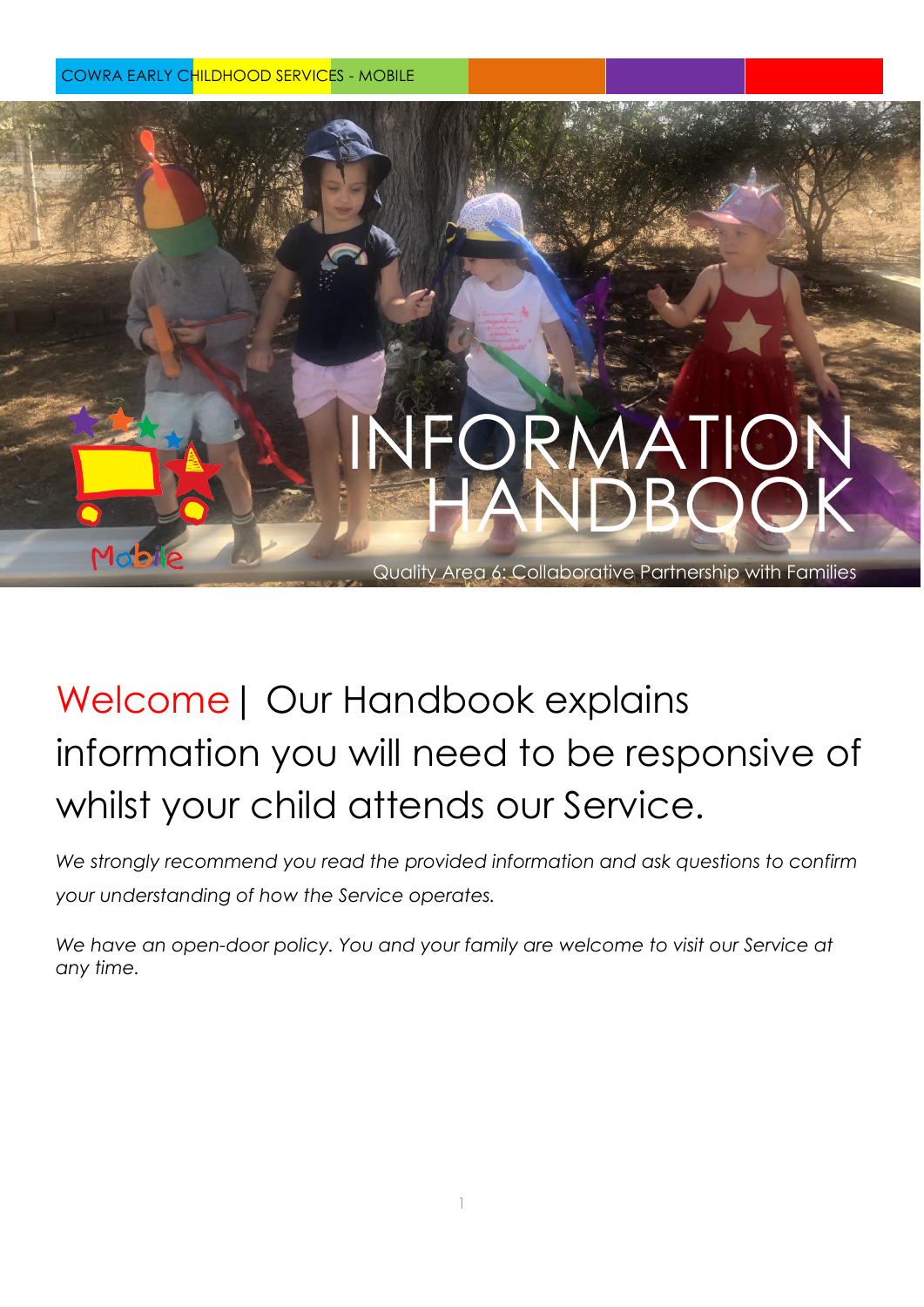# Service Philosophy

*Our Mission…*

*The Mobile Service provides the highest quality education and care for all children accessing the service and embraces the importance of connectedness with our families and communities surrounding the Cowra district.*

We are proudly a community based, not for profit organisation who pride ourselves on our connectedness to the families and the wider rural and remote communities visited. Our involvement in these communities has countless positive outcomes for all involved.

The educators of the CECS - Mobile believe that;

- Building positive relationships with children is the most important work we do. Children who feel safe, valued, supported, loved and protected will learn. (Educators reflect on the United Nations Convention on the Rights of the Child). This strong foundation builds collaborative relationships with families and communities.
- Each child should be respected as being truly valued as a unique individual, belonging regardless of cultural identity, gender, religion or ability and will have its physical and emotional needs met.
- We acknowledge and value our own Indigenous heritage and that of the wider community locally, nationally and internationally.
- Creating opportunities for children to develop a positive and confident self-image during the early childhood years is essential for how they achieve and succeed for the rest of their lives. This includes encouraging healthy risk taking and consequences.
- Educators plan intentionally, following the children's interests and observed developmental needs; in turn positive learning outcomes will be achieved for each unique child; encouraging them to reach their potential through inquiry, exploration, hypothesising and discovery via spontaneous, play based and facilitated pedagogical practices.
- Safe risk taking is an essential life skill. We embed in our daily practices independence, problem solving, optimism and social connections to support and nurture the development of resilience in children.

Research proves that the early years are the most important for a child's development and by embracing this research the Mobile Service aims to provide stimulating, challenging and innovative learning environments to support and encourage enthusiastic investigation, creativity, social participation, resilience and safe risk-taking practices daily. We understand the value of a balance between child-led, childinitiated and educator-supported learning and offer a wide variety of learning environments. These include but are not limited too; creative expression, sensory exploration, cognitive experiences, mathematics, science based inquiry and investigation into technology; physical challenges to promote gross motor skills, social interactions and overall wellbeing as well as opportunities to enjoy and embrace quiet reflection through language , literature, music and relaxation.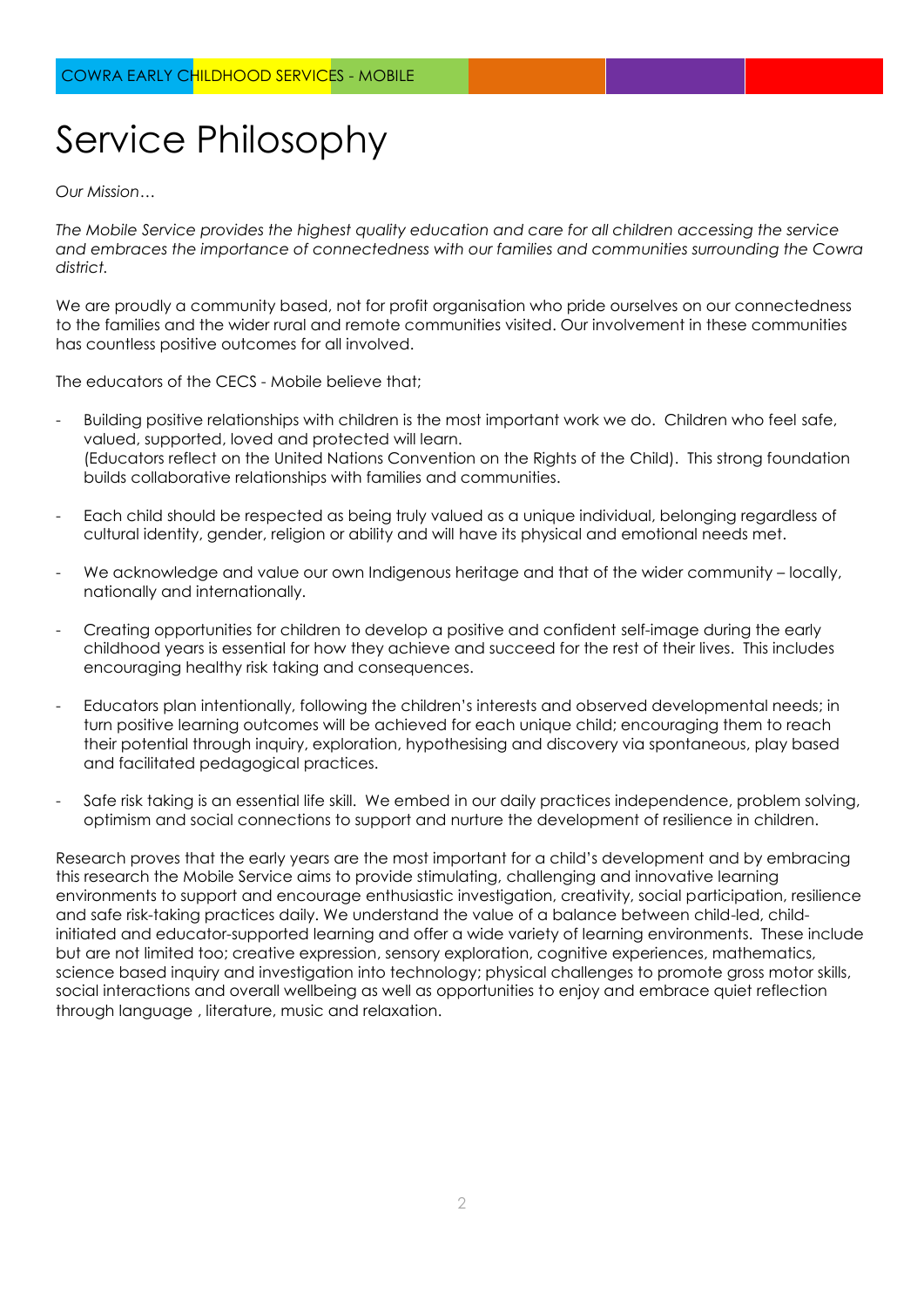Our curriculum is based around the key learning areas reflected in the Early Years Learning Framework (EYLF) Belonging, Being and Becoming.

- Children have a strong sense of identity.
- Children are connected with and contribute to their world.
- Children have a strong sense of wellbeing.
- Children are confident and involved learners.
- Children are effective communicators.

Our highly qualified educators continuously reflect upon their professional practice in direct relation to the Early Years Learning Framework practices and principles as well as in regard to the ECA Code of Ethics. We believe that this process of reflective thinking, self-evaluation and ongoing professional improvement ensures the highest quality programs and teaching strategies are being implemented for each child and family, each day.

In order for our educators to provide this high quality service we ask that parents, family members and the community come on this journey with us; offering us feedback and collaborative thought, information on the communities culture and heritage as well as guidance to ensure we are all working collectively for the best outcomes for the child, now and in the future. These respectful partnerships with families and the community are based on cooperation, mutual respect, understanding and trust. Parents and community members are made to feel a sense of belonging to the service, are always welcomed and their opinions valued.

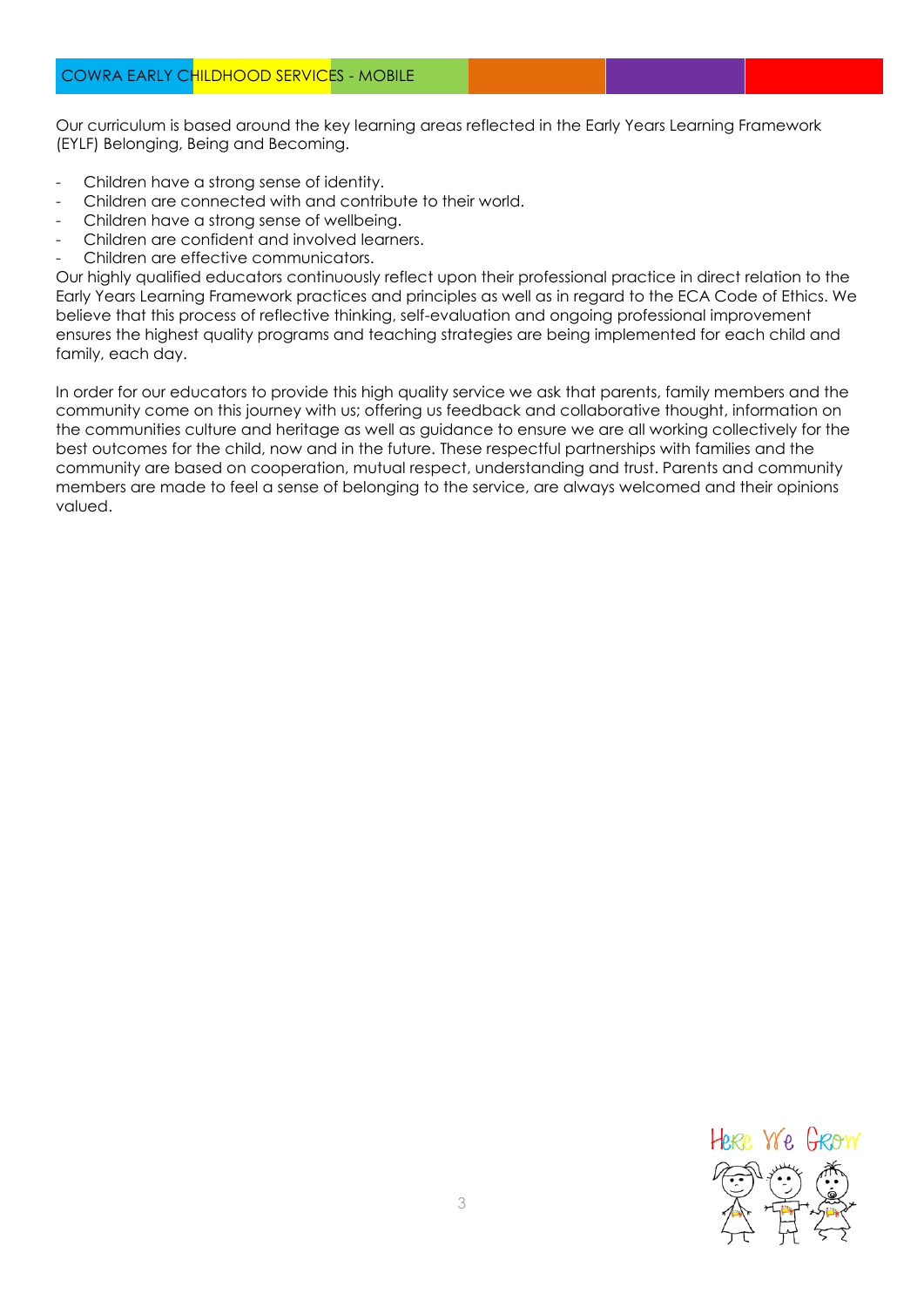### Service Information

HOLMWOOD HOLMWOOD

Mobile PRESCHOOL caters for children 2 – 6 years. Our preschool is funded by the State Government.

| <b>MONDAY</b> | TUESDAY   | WEDNESDAY  | THURSDAY   | FRIDAY |
|---------------|-----------|------------|------------|--------|
| MANDURAMA     | MANDURAMA | GOOLOOGONG | GOOLOOGONG |        |
| <b>MONDAY</b> | TUESDAY   |            |            |        |

Mobile LDC caters for children aged 6 weeks – 6 years. Our preschool is funded by both the Commonwealth and State Governments.

| WEEK 1 - MONDAY | TUESDAY | WEDNESDAY    | THURSDAY  | <b>FRIDAY</b> |
|-----------------|---------|--------------|-----------|---------------|
| MORONGI A       | OFFICE  | KOORAWATHA   | MANDURAMA | GOOLOOGONG    |
| WEEK 2 - MONDAY | TUESDAY | WEDNESDAY    | THURSDAY  | FRIDAY        |
| MORONGI A       | CARGO   | GRFFNFTHORPF | MANDURAMA | GOOLOOGONG    |

P | 6341 1156

F | 6341 1310

E | [mobile@cecs.com.au](mailto:mobile@cecs.com.au)

Cowra Early Childhood Services Co-operative Ltd Director/Nominated Supervisor | Penny Smith Educational Leader | Melissa Thompson

#### Fees

PRESCHOOL –

\$17.00/day (4+ year old equity child – Health care card holder &/or Aboriginal/Torres Strait Islander identified)

\$17.00/day (3-year-old equity child – Health care card holder &/or Aboriginal/Torres Strait Islander identified)

\$27.50/day (4+ years non-equity)

\$28.50/day (3 years & under non-equity)

LDC –

Our full fee is: \$48.50/day, before Child Care Subsidy (CCS) has been applied.

Families are required to complete the online Child Care Subsidy assessment via [myGov](https://my.gov.au/LoginServices/main/login?execution=e2s1) website prior to starting at the Service. This will determine your eligibility and level of Child Care Subsidy entitlement.

On enrolment we will need the CRN of the person linked with the child, along with the child's CRN so we can confirm and register attendance and ensure that you are receiving the appropriate subsidy.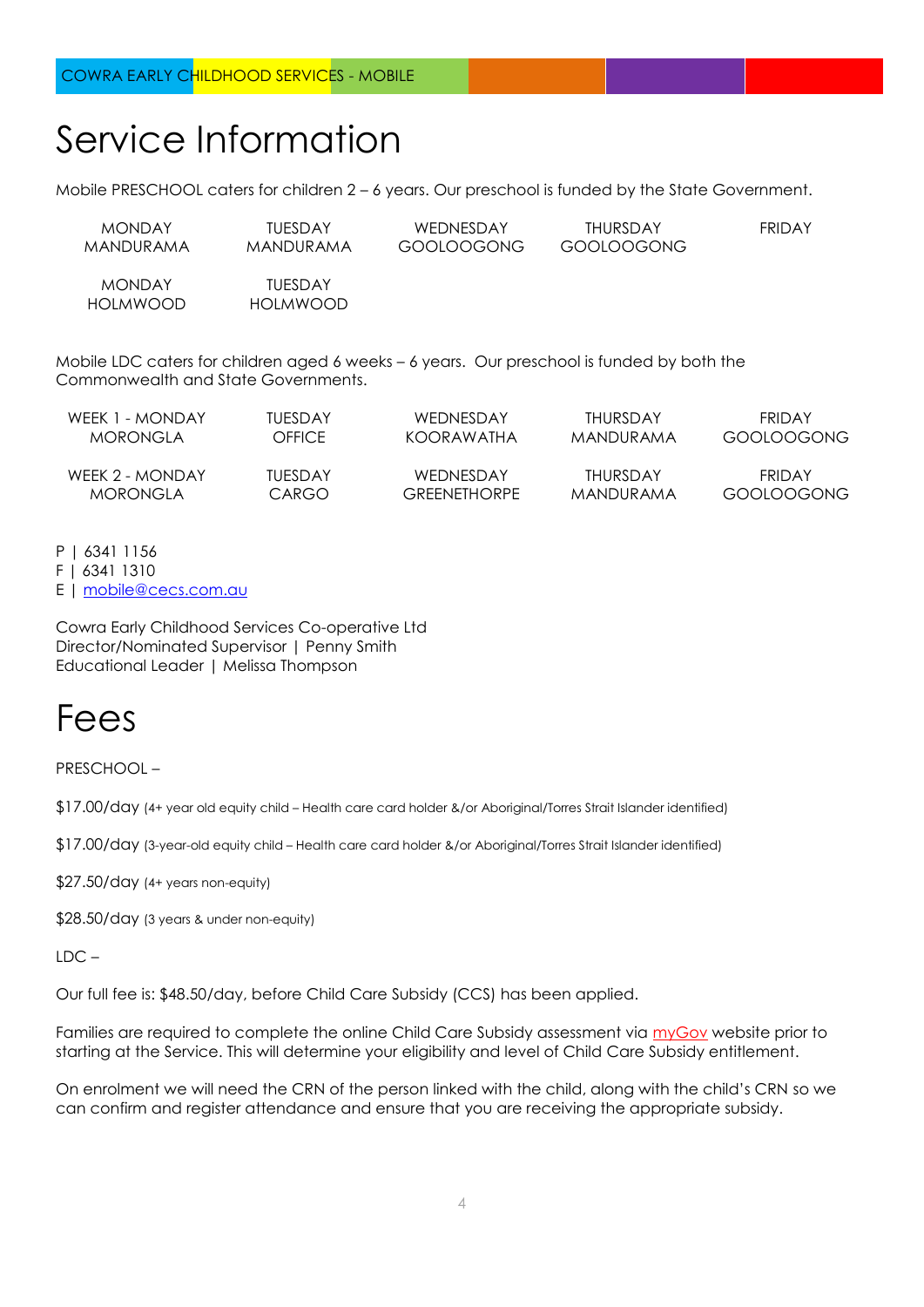#### Child Care Subsidy (CCS)

Child Care Subsidy is a means-tested subsidy paid directly to the Service as a fee reduction. There are 3 factors that will determine a family's level of Child Care Subsidy, which include:

- Combined Family Income
- Activity Test for both parents
- Service Type

Transitioning to Child Care Subsidy requires families to provide information and confirm current details by using your Centrelink online account through [myGov.](https://my.gov.au/LoginServices/main/login?execution=e2s1) Here you will be asked to provide your combined family income estimate for the financial year, hours of recognised activity including work, training, study and volunteering and the type of childcare your family uses.

#### Allowable Absences

You can be paid for any absence from approved care your child attends for up to 42 days per child per financial year. Additional absences beyond 42 days for certain reasons may be approved and paid. Please talk to us about the additional absences.

Public holidays will be counted as an absence if the child would normally have attended the Service on that weekday, and fees have been charged for that day for the child. You can access your child's absence record on your online statement by selecting **'**View Child Care Details and Payments**'** on your [Centrelink online account.](http://www.humanservices.gov.au/customer/subjects/self-service) You can also do this using the [Express plus Families mobile app.](http://www.humanservices.gov.au/customer/services/express-plus-mobile-apps)

### Regulatory Authorities

Our Service complies with the National Quality Framework (NQF) including the National Quality Standard (NQS), the Early Years Learning Framework (or other Approved Framework) and the National Regulations (Education and Care Services National Regulations).

Our Service is regulated by the new national body for early education and care – the Australian Children's Education and Care Quality Authority (ACECQA) as well as the state licensing department in our State/Territory. To contact our Regulatory Authority, please refer to the contact details below:

New South Wales NSW Early Childhood Education and Care Directorate Department of Education and Communities www.det.nsw.edu.au 1800 619 113, ececd@det.nsw.edu.au, Locked Bag 5107 PARRAMATTA NSW 2124

### Service Closing Time and Late Fees

Please be aware the Service closes at 3:00pm. In accordance with National Regulations and licensing, we are not permitted to have children in the service after 3:00pm. A late fee is incurred for children collected after 3.00pm.

The fee is \$15 per child for every 15 minutes or part thereof and will be added to your next account. The late fee is strictly adhered to, as two staff members are required to remain at the program until all children are collected.

If we are unable to contact either the parent or a person nominated by the parent on the enrolment form to arrange collection of the child/children within an hour of the Service closing, then we will contact Department of Education and Communities and the Police to take responsibility of your child.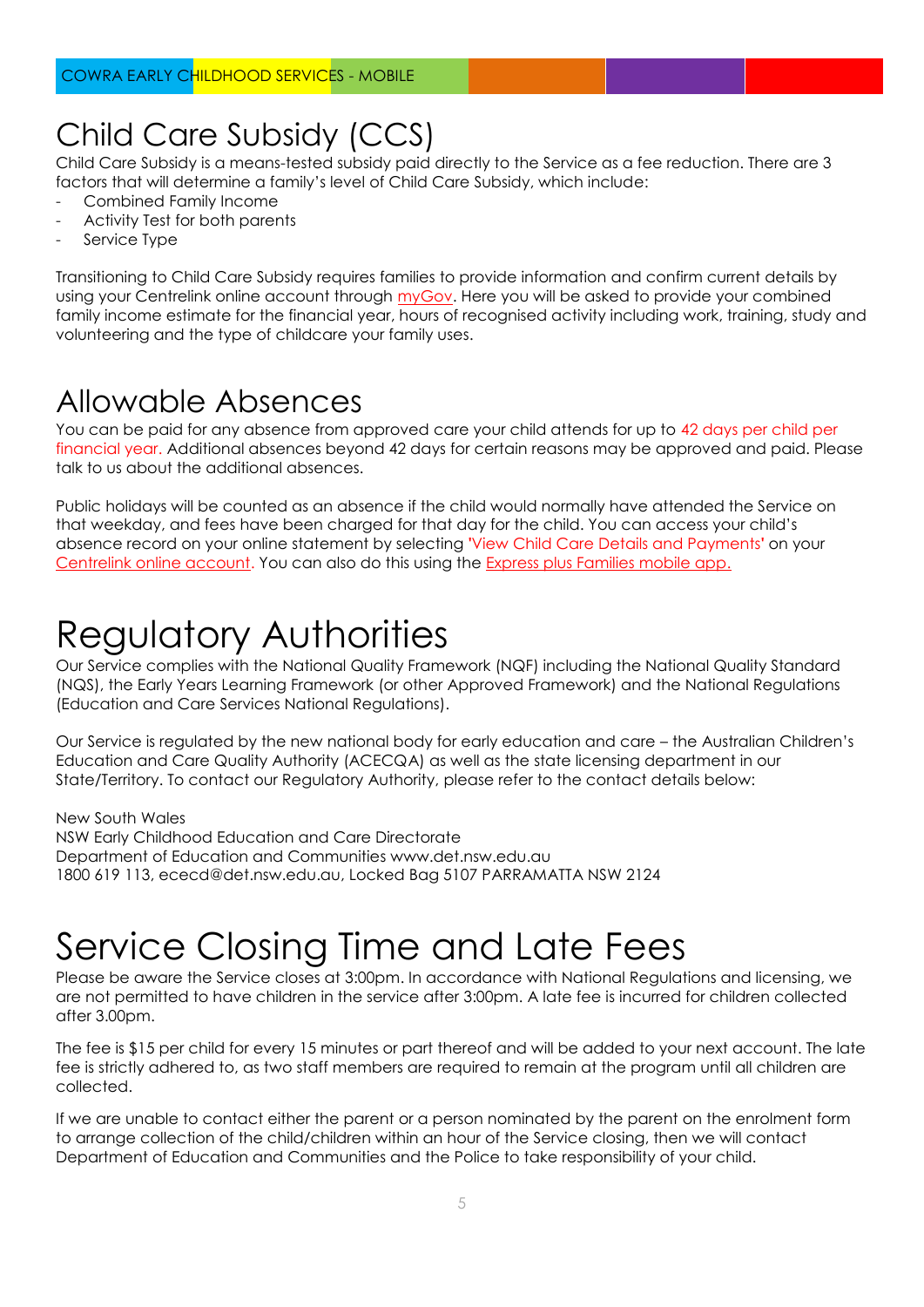## **Confidentiality**

We are committed to protecting your privacy. We support and are bound by privacy laws to ensure strict confidentiality is maintained.

To plan programs with you we need to collect information from you. This information helps us to assess and plan programs in partnership with you. We do not disclose personal information about you or your child to other people or organisations without your consent, unless we are required to do so by law. We do not ask for personal information about you or your child from other professionals or organisations without your consent. You can look at the information in your child's file at any time or request a copy of information in the file.

#### Service Policies and Procedures

You will find a copy of our Service policies and procedures in each room and office. We expect our educators/staff and families to adhere to our policies and procedures at all times to ensure we maintain compliance and abide by the National Law and Regulations.

Educators cannot make exceptions for individuals unless the Nominated Supervisor or Management do so on account of serious and/or unusual circumstances.

We are constantly reviewing our policies and procedures and ask for staff and family participation to ensure our policies and procedures adhere to family's needs and meet required regulations. Your involvement helps us to improve our Service and may lead us to change our policies and procedures.

### Enrolment Information

Prior to commencing at our Service, you will be required to complete all enrolment documentation and pay the administration fee.

Please understand that it is essential we have up-to-date information in case of an emergency. It is important that you notify the Director/Nominated Supervisor of any changes to enrolment information including:

- Address
- **Health**
- Telephone/mobile numbers
- Contact details
- Family changes
- Emergency contact information details etc.

It is essential that we have copies of your child's birth certificate and immunisation status. We are also required to have certified copies of any court orders relating to the child.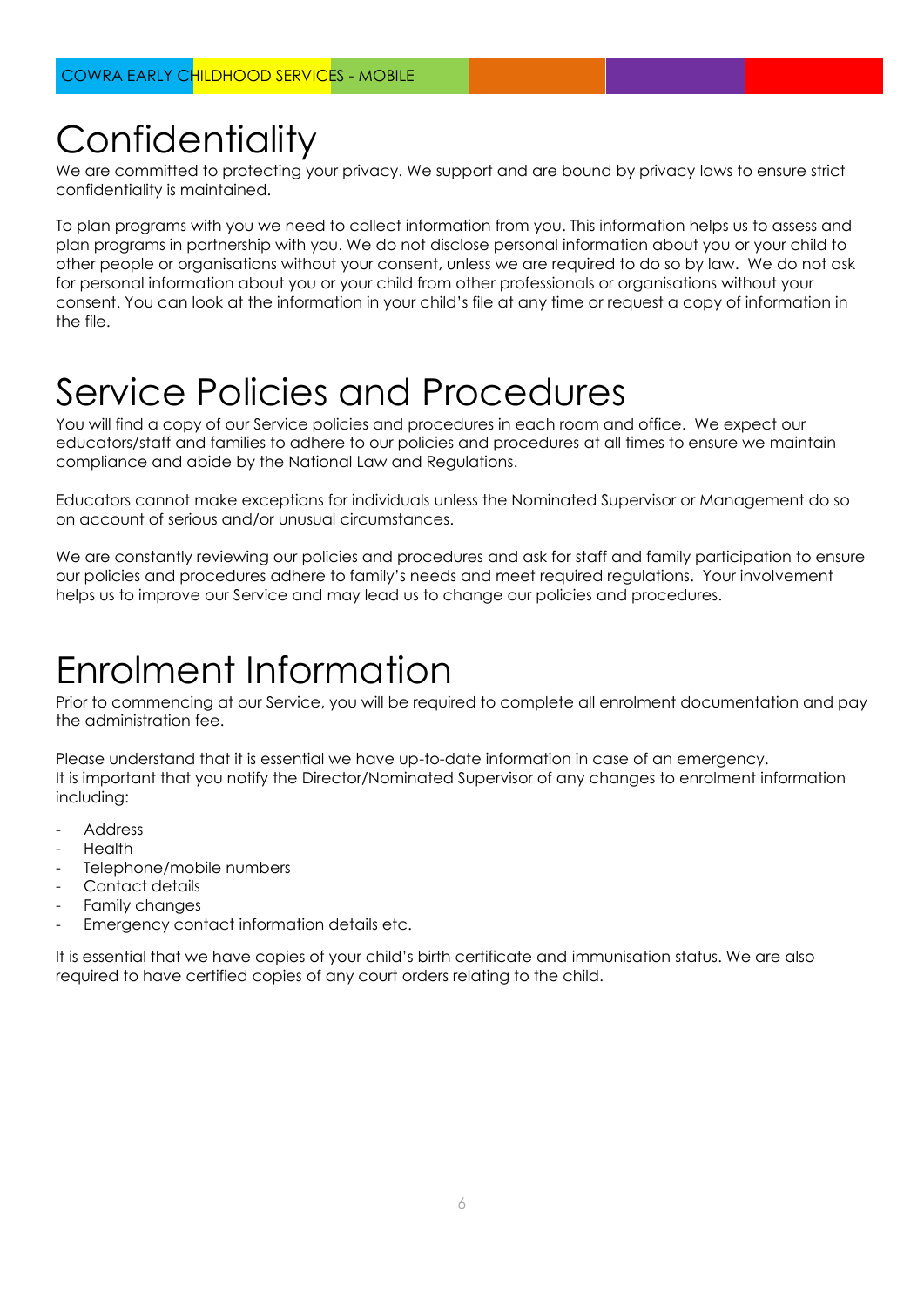### Goals for your child at our Service

Educators' practices and the relationships they form with children and families have a significant effect on children's involvement and success in learning. Children thrive when families and educators work together in partnership to support young children's learning. Children's early learning influences their life chances.

Wellbeing and a strong sense of connection, optimism and engagement enable children to develop a positive attitude to learning. (Early Years Learning Framework p.9)

We will create a range of short and long-term goals for your child that we will program to and observe on which will be based on the outcomes in the Early Years Learning Framework and include:

- Mutual respect and empathy
- Concern and responsibility for self and others
- A sense of self worth
- Social awareness
- Importance of sustainability
- Self-discipline
- Habits of initiative and persistence
- Creative intelligence and imagination
- Self-confidence as an independent learner
- A love of learning

We strongly encourage communication between families and educators to ensure continuity in what we are delivering to your child and acknowledge that the role of the Educator is to work in partnership with families; children's first and most influential educators.

### Educational Program

We follow the Early Years Learning Framework as per our programming policy. This is Australia's first national Early Years Learning Framework for early childhood educators. The aim of this document is to extend and enrich children's learning from birth to Five years and through the transition to school. We are committed to providing a developmental and educational program, which caters for each child's individual needs, abilities and interests. Our program will continue to develop as we use the relationships children have with their families and communities, working in partnership with parents, to ensure each child's knowledge, ideas, culture, abilities and interests are the foundation of our programs.

We encourage children to be responsible for their own learning through choices in experiences, interests and routine. We use conversations, actions and play as the basis for teaching which involves the children being partners in teaching by seeking out ideas, opinions, thoughts and questions. We encourage children in promoting their independence and self-help skills by assisting within the routine and involving the children in interest-based projects to further enhance their learning and knowledge. We value children and family input and encourage family involvement in order to gather a comprehensive and holistic view of the child.

We know that children learn effectively through play and Educators who are diligent in their responsiveness to each child support this. Applying strong intentional teaching practices will provide the children with an authentic and meaningful learning environment that challenges, supports and nurtures a child's development.

If we as Educators have any areas of concern, we will inform you and advise where help may be pursued, e.g. speech therapist. We understand this is a sensitive topic and it is always your decision to follow this up. Educators are willing to discuss any aspect of learning and development with parents.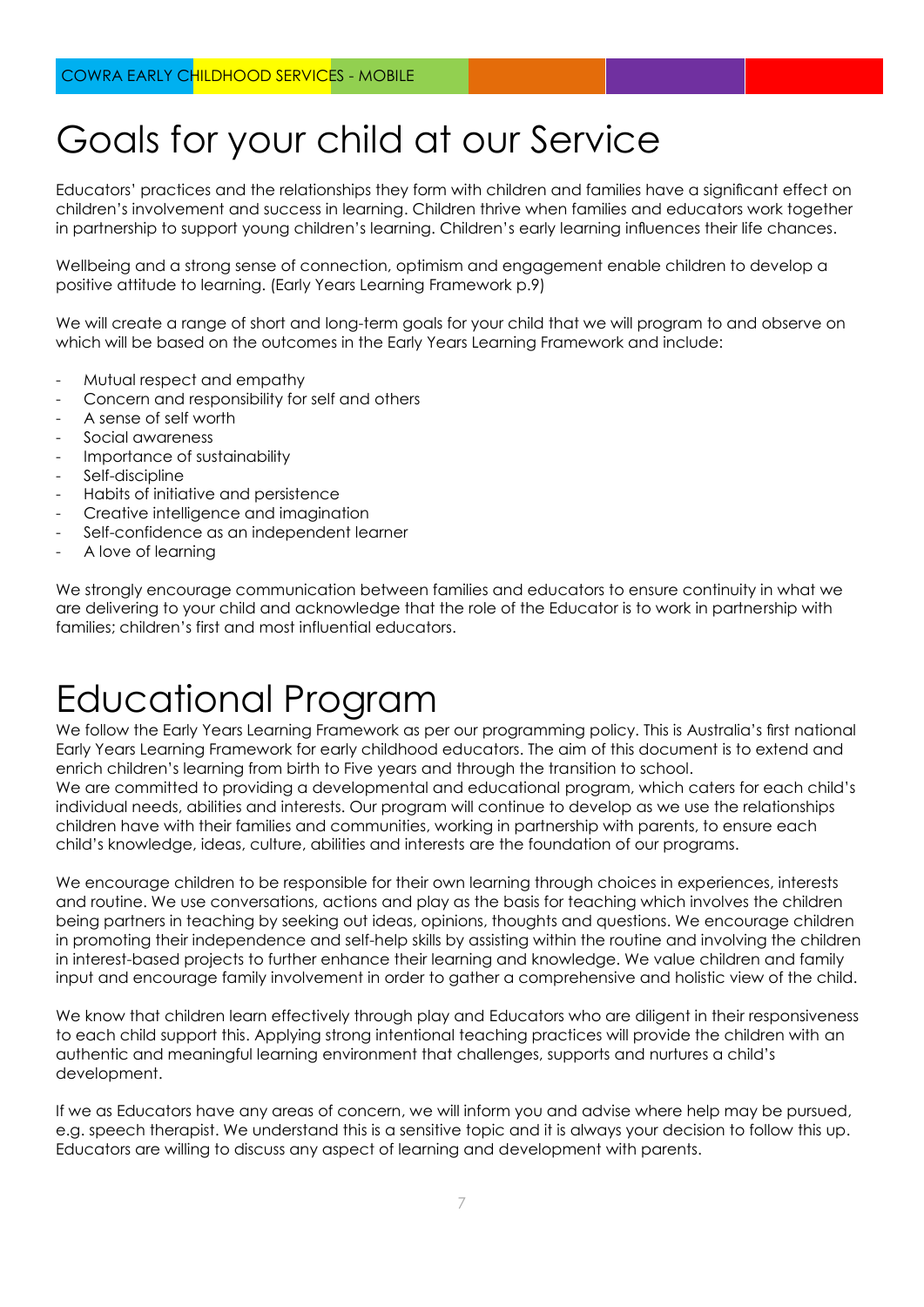### Early Years Learning Framework

Fundamental to the Framework is a view of children's lives as characterised by belonging, being and becoming. From before birth children are connected to family, community, culture and place. Their earliest development and learning takes place through these relationships, particularly within families, who are children's first and most influential educators. As children participate in everyday life, they develop interests and construct their own identities and understandings of the world.

#### **BELONGING**

Experiencing belonging – knowing where and with whom you belong – is integral to human existence. Children belong first to a family, a cultural group, a neighbourhood and a wider community. Belonging acknowledges children's interdependence with others and the basis of relationships in defining identities. In early childhood, and throughout life, relationships are crucial to a sense of belonging. Belonging is central to being and becoming in that it shapes who children are and who they can become.

#### BEING

Childhood is a time to be, to seek and make meaning of the world. Being recognises the significance of the here and now in children's lives. It is about the present and them knowing themselves, building and maintaining relationships with others, engaging with life's joys and complexities, and meeting challenges in everyday life. The early childhood years are not solely preparation for the future but also about the present.

#### BECOMING

Children's identities, knowledge, understandings, capacities, skills and relationships change during childhood. They are shaped by many different events and circumstances. Becoming reflects this process of rapid and significant change that occurs in the early years as young children learn and grow. It emphasises learning to participate fully and actively in society.

#### Outcome 1: Children have a strong sense of identity

Children feel safe, secure, and supported Children develop their emerging autonomy, inter-dependence, resilience and sense of agency Children develop knowledgeable and confident self-identities Children learn to interact in relation to others with care, empathy and respect

#### Outcome 2: Children are connected with and contribute to their world

Children develop a sense of belonging to groups and communities and an understanding of the reciprocal rights and responsibilities necessary for active community participation Children respond to diversity with respect Children become aware of fairness Children become socially responsible and show respect for the environment

#### Outcome 3: Children have a strong sense of wellbeing

Children become strong in their social and emotional wellbeing Children take increasing responsibility for their own health and physical wellbeing

#### Outcome 4: Children are confident and involved learners

Children develop dispositions for learning such as curiosity, cooperation, confidence, creativity,

commitment, enthusiasm, persistence, imagination and reflexivity

Children develop a range of skills and processes such as problem solving, enquiry, experimentation,

hypothesising, researching and investigating

Children transfer and adapt what they have learned from one context to another

Children resource their own learning through connecting with people, place, technologies and natural and processed materials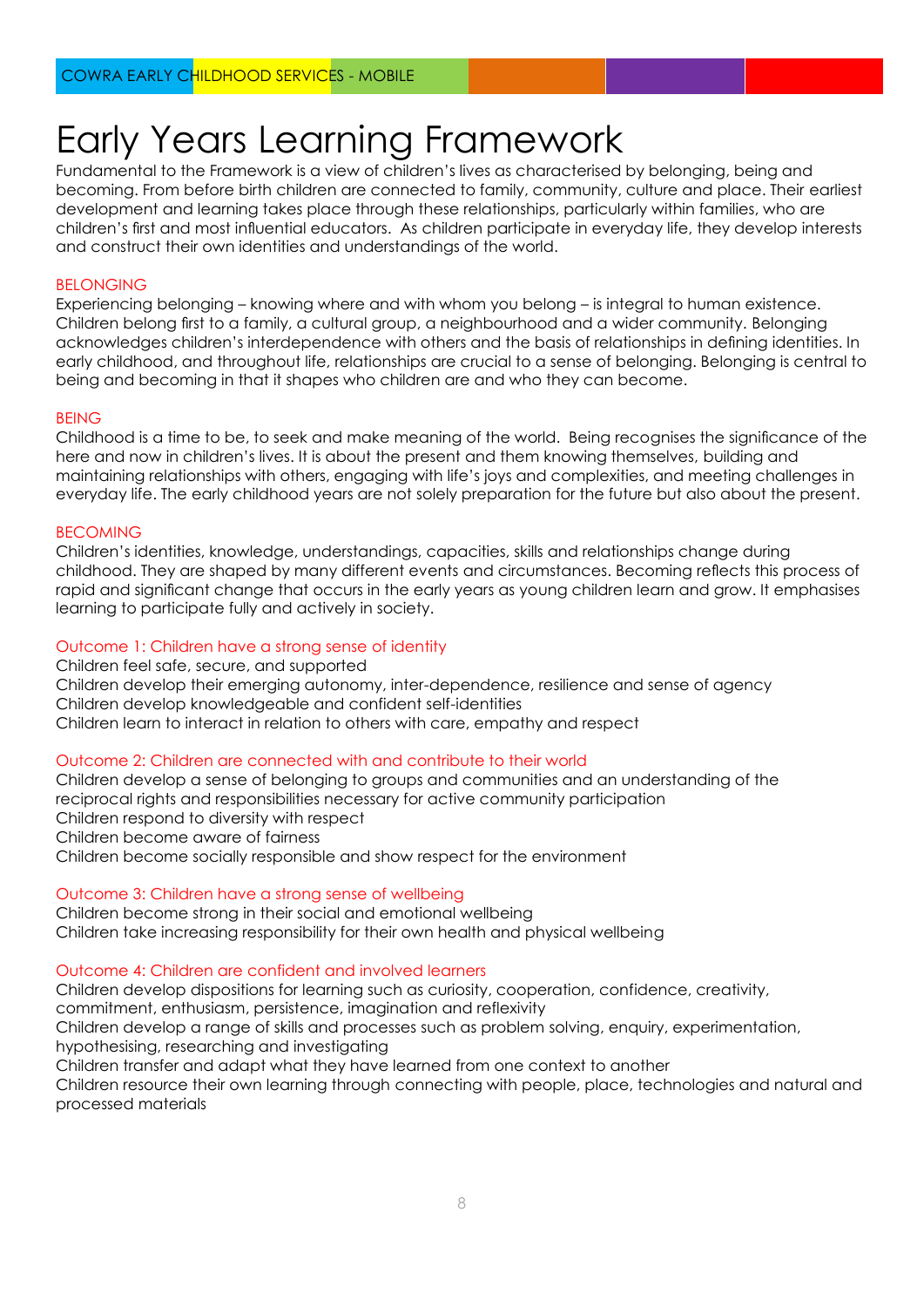#### COWRA EARLY CHILDHOOD SERVICES - MOBILE

#### Outcome 5: Children are effective communicators

Children interact verbally and non-verbally with others for a range of purposes

Children engage with a range of texts and gain meaning from these texts

Children express ideas and make meaning using a range of media

Children begin to understand how symbols and pattern systems work

Children use information and communication technologies to access information, investigate ideas and represent their thinking

#### **Portfolios**

Every child will have a personal, confidential digital/hard copy portfolio comprised of:

- Child's Profile
- Goals from families and Educators
- **Observations**
- Objectives for further development
- Work samples

The individual child's portfolio is maintained and used as a direct tool for evaluation and future planning within the Service's program. This makes the program reflect the value of individuality and is not be used as a means of comparison between peers or stereotypes. You will be given your child's portfolio at the end of the school year or as they finish at the Service.

The portfolio will be used in parent/Educator meetings throughout the year and is always available for you to review at your convenience.

### Parent Participation

The Service has an Open-Door Policy and actively seeks and encourages families to be involved in the Service. This can range from evaluating and adding input to your child's program and observations, volunteering within the Service and sharing skills & experiences that the children and the program will benefit from.

You can be involved in the Service's Management Committee. Your involvement can be as formal or active as you like as time permits. We respect that time is limited for most families and we ask that you inform us as to your preferred way of communication. We can arrange meetings with your child's Educator at a time that suits you throughout the year and offer email, SMS, Newsletters and pride ourselves on strong verbal communication on a daily basis. We seek input from families on all aspects of the Service your child's goals, observations and program.

If, for any reason you question or do not understand any aspect of the Service or your child's experience we have a Grievance Policy that supports all stakeholders in our community and like all policies, is available for families to consult and implement at any time. Copies of our policies are available with all services and the office. You are welcome to take a copy home and review at your leisure.

#### FAMILY SKILLS, INTERESTS AND TALENTS

We welcome and encourage the involvement of all parents/families at our Service. Your ideas, experiences and skills are greatly valued and will enable us to extend each child's interests, abilities and knowledge. There are many ways for your family to be involved. We understand that our busy lives can't always afford the time, however any contribution no matter how big or small is much appreciated. Here are just a few ideas.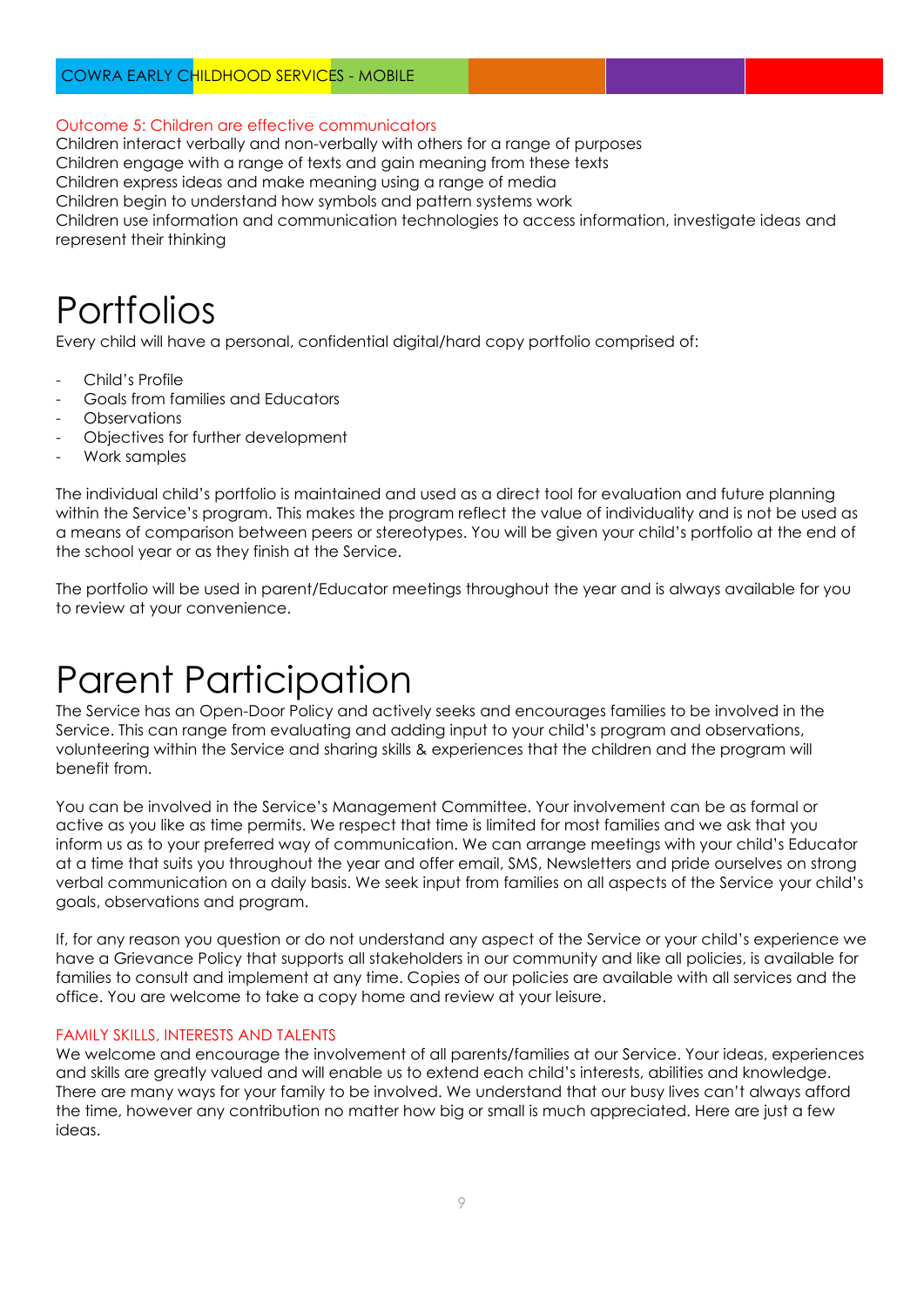#### YOUR OCCUPATION OR HOBBY

You ae the most important person in their world. We welcome all parents to the Service to talk about their occupation or hobby (e.g. music, craft, cooking). Everything parents do interest children and these talks are the best educational resource you can provide for the Service.

We use information that has come from discussions about occupations and hobbies in our program and the ideas explored which can turn into interest projects providing valuable learning.

#### YOUR HOME CULTURE

Your home culture is most welcome in our Service. We would greatly appreciate if you were able to share aspects of your culture and family life. This would assist us to enrich the lives of all our families and children.

#### READING (ESPECIALLY GOOD FOR GRANDPARENTS)

Children love to be read to. If you or your parents have the time, please contact your room Educators to organise a day for reading.

#### RECYCLABLE ITEMS

We are always on the lookout for recyclable items. Empty food containers, ribbons, wrapping paper, towel tubes (not toilet or egg or milk because of hygiene and allergy issues) paper or anything interesting from your work is much appreciated.

#### SPECIAL EVENTS

Our Service organises special events throughout the year. Keep an eye out, as we would love to have you participate with us.

#### **SUGGESTIONS**

Parents are welcome to visit or call the Service at any time. If you have any suggestions or ideas on how we best can work together in the Service please let us know.

If you have any concerns, please see your child's Educator or the Nominated Supervisor. We have a grievance procedure if you would like to formally raise any concerns

### Communication

Everybody has a different communication style and time for communication. We understand that mornings and afternoons can be a little rushed, and not the best time to discuss your child's day.

We have many types of communication we use for families, which include:

- $\checkmark$  Newsletter
- $\checkmark$  Phone calls to your work
- $\checkmark$  Emails
- $\checkmark$  Letters
- $\checkmark$  Face to face
- Formal meetings

#### Court Orders

Parents must notify the Service if there are any Court Orders affecting residency of their children and a copy is required for the Service. *Without a Court Order we cannot stop a parent collecting a child.*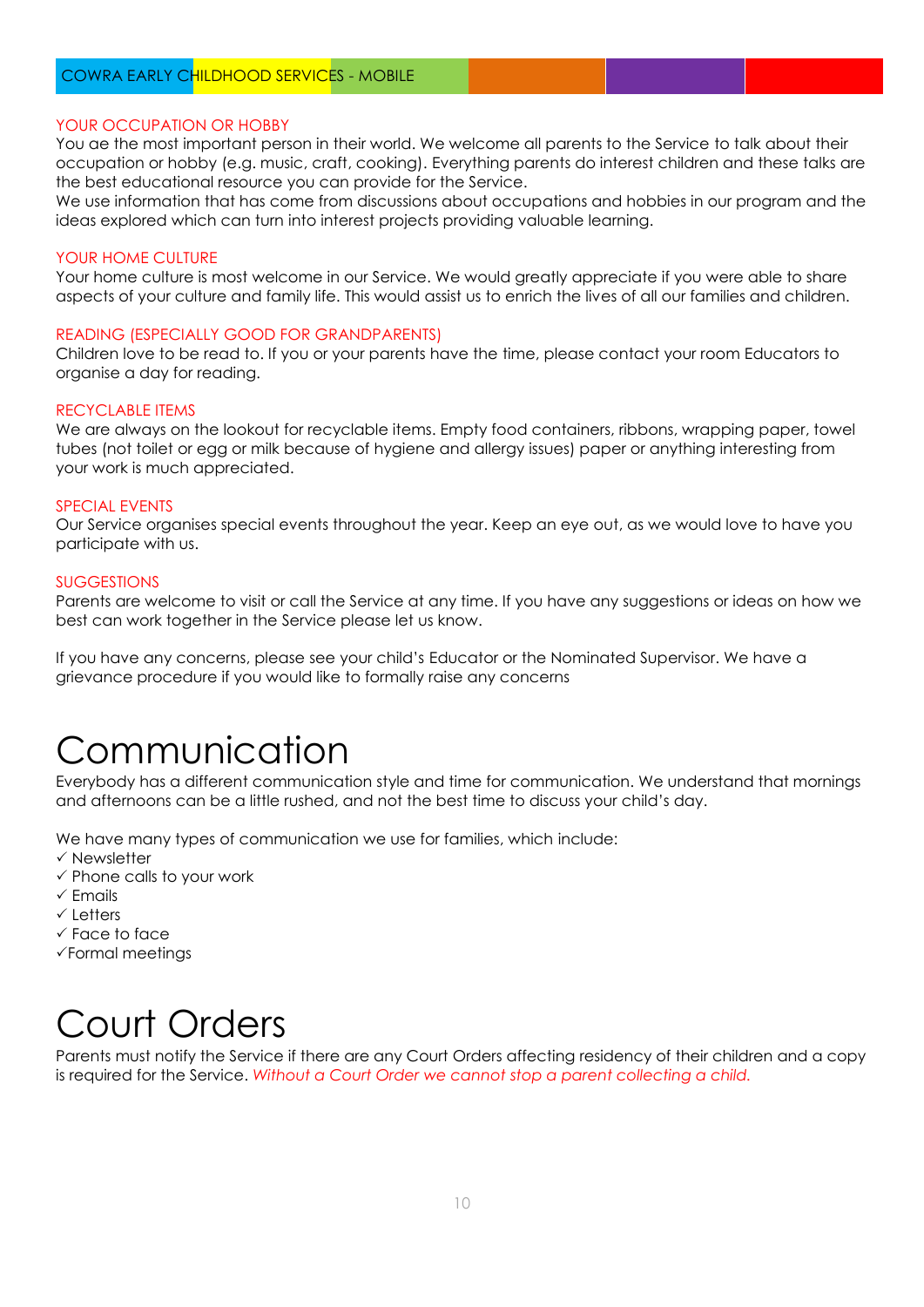#### Arrival and Departure

For safety and security reasons ALL children must be signed in on arrival and signed out on departure. The times must be noted.

No child will be allowed to leave our Service with a person who is not stated on the enrolment form, unless prior arrangements are made with the Nominated Supervisor.

### Preparing your child for pre-school

Communication between home and the Service must be open and happen often to best support your child during this time. There may be tears and extra tight hugs when saying goodbye for the first few weeks but there are always cuddles, reassurance and genuine care from Educators for both the children and their families. Sometimes this experience is upsetting more so for the family, not the child. We understand this and offer support through phone calls during the day, photos and open communication.

# Saying goodbye

Ideally, your child will be settled at an experience before you leave, however some children find it hard to settle until their parents have gone. What works best is a set routine so try to establish the care routine from the orientation process. Being well organised and avoiding a rush usually results in a calm start to the day.

Most children will want to have a look around first to see who else has arrived and to look at what experiences are available. Please tell your child when you are leaving as they may become upset if they haven't had the opportunity to say goodbye. This will gain trust from the child, not only in you but in the Educator who is reassuring your child about their day and when you will return. Rest assured, we'll contact you if your child becomes distressed.

### What to bring to the Service?

#### BACKPACK

For independence, we work towards all children being able to recognise and open their own bag. Let them be involved in selecting the bag and taking ownership of it. Please ensure it is large enough to hold all their belongings and is clearly labelled.

#### MORNING TEA AND LUNCH *(may not apply to long day care centres)*

Morning tea can be sent in either a medium-sized snap-lock bag (which can be reused) or if you prefer a small container, clearly labelled with their name. Also include one drink bottle - again with their name on it. We always provide water and cups, but a drink bottle is a great start to school readiness. Any pre-cut fruit or dairy products must be placed into the fridge in your child's room.

Children are asked to bring their lunch in a plastic lunch box with a lid that they can open. All lunches must be placed into the fridge on arrival. We ask you to put your child's name on both bottom (at each end) and the lid. We also ask that you think about your child' ability to unwrap their lunch and open such things as muesli bars. Educators can provide tips to make this easier for your child.

We try to encourage a healthy lunch at the Service so only provide sandwiches with nutritious fillings. Sprinkles & chocolate spreads are discouraged. Celery and carrot sticks or a salad are good additions to your child's lunch. We prefer that sweet biscuits, cakes, chips lollies, roll ups, are not sent as part of your child's lunch! Here is more information on the nutrition requirements.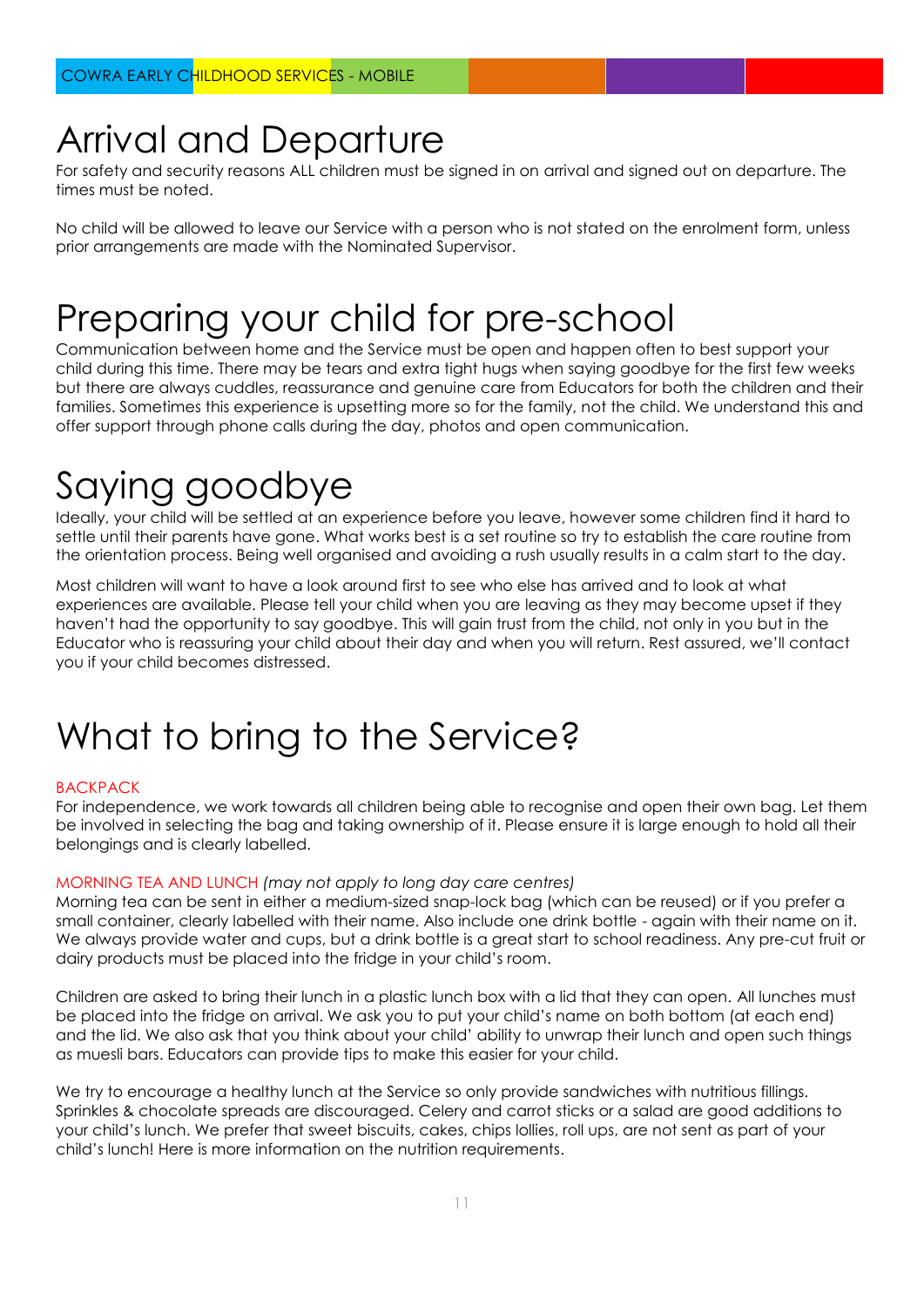#### What food to pack your child for a busy day at our Service

It is expected that we see your child consume 50% of the RDI at the Service.

#### RECOMMENDED DAILY INTAKES

Recommended average number of standard serves per day in accordance with Nutrition Australia.

| <b>Toddlers</b>                    | Vegetables<br>& legumes | Fruit | Grains (cereal) | Lean meat, fish,<br>poultry, eggs,<br>nuts, seeds,<br>legumes, beans | Milk, yoghurt,<br>cheese &<br>alternatives | Allowance for<br>additional serves<br>from any food<br>group* |
|------------------------------------|-------------------------|-------|-----------------|----------------------------------------------------------------------|--------------------------------------------|---------------------------------------------------------------|
| <b>GIRLS AND BOYS</b><br>1-2 YEARS | $2 - 3$                 | 0.5   | 4               |                                                                      | $1 - 1.5$                                  | U                                                             |
| <b>GIRLS AND BOYS</b><br>2-3 YEARS | 2.5                     |       | 4               |                                                                      | 1.5                                        | $0 - 7$                                                       |

| <b>CHILDREN</b>            | Vegetables<br>& legumes | Fruit          | Grains (cereal) | Lean meat, fish,<br>poultry, eggs,<br>nuts, seeds,<br>legumes, beans | Milk, yoghurt,<br>cheese &<br>alternatives | Allowance for<br>additional serves<br>from any food<br>group* |
|----------------------------|-------------------------|----------------|-----------------|----------------------------------------------------------------------|--------------------------------------------|---------------------------------------------------------------|
| <b>GIRLS</b><br>4-8 YEARS  | 4.5                     | 1.5            | 4               | 1.5                                                                  | 1.5                                        | $0 - 1$                                                       |
| <b>GIRLS</b><br>9-11 YEARS | 5                       | $\overline{2}$ | 4               | 2.5                                                                  | 3                                          | $0 - 3$                                                       |
| <b>BOYS</b><br>4-8 YEARS   | 4.5                     | 1.5            | $\overline{4}$  | 1.5                                                                  | $\overline{2}$                             | $0 - 2.5$                                                     |
| <b>BOYS</b><br>9-11 YEARS  | 5                       | $\overline{2}$ | 5               | 2.5                                                                  | 2.5                                        | $0 - 3$                                                       |

Reference: Nutrition Australia

[http://www.nutritionaustralia.org/national/resource/australian-dietary-guidelines-recommended-daily](http://www.nutritionaustralia.org/national/resource/australian-dietary-guidelines-recommended-daily-intakes)[intakes](http://www.nutritionaustralia.org/national/resource/australian-dietary-guidelines-recommended-daily-intakes)

#### Breastfeeding

This Service supports breastfeeding. Families that are breastfeeding should speak to the Nominated Supervisor or Responsible Person to be aware of our policies on storing and serving breast milk. Families that are formula feeding should also consult our Nominated Supervisor or Responsible Person to be aware on how we need the formula prepared and stored.

### Lunch box example

For lunchbox examples, please see the get up and grow brochure in your enrolment pack. Please do not send chips, lollies/chocolates, highly processed foods, chocolate custards or desserts, pizzas, sausage rolls, pies, flavoured milk, roll ups or other high sugar bars, biscuits or cakes.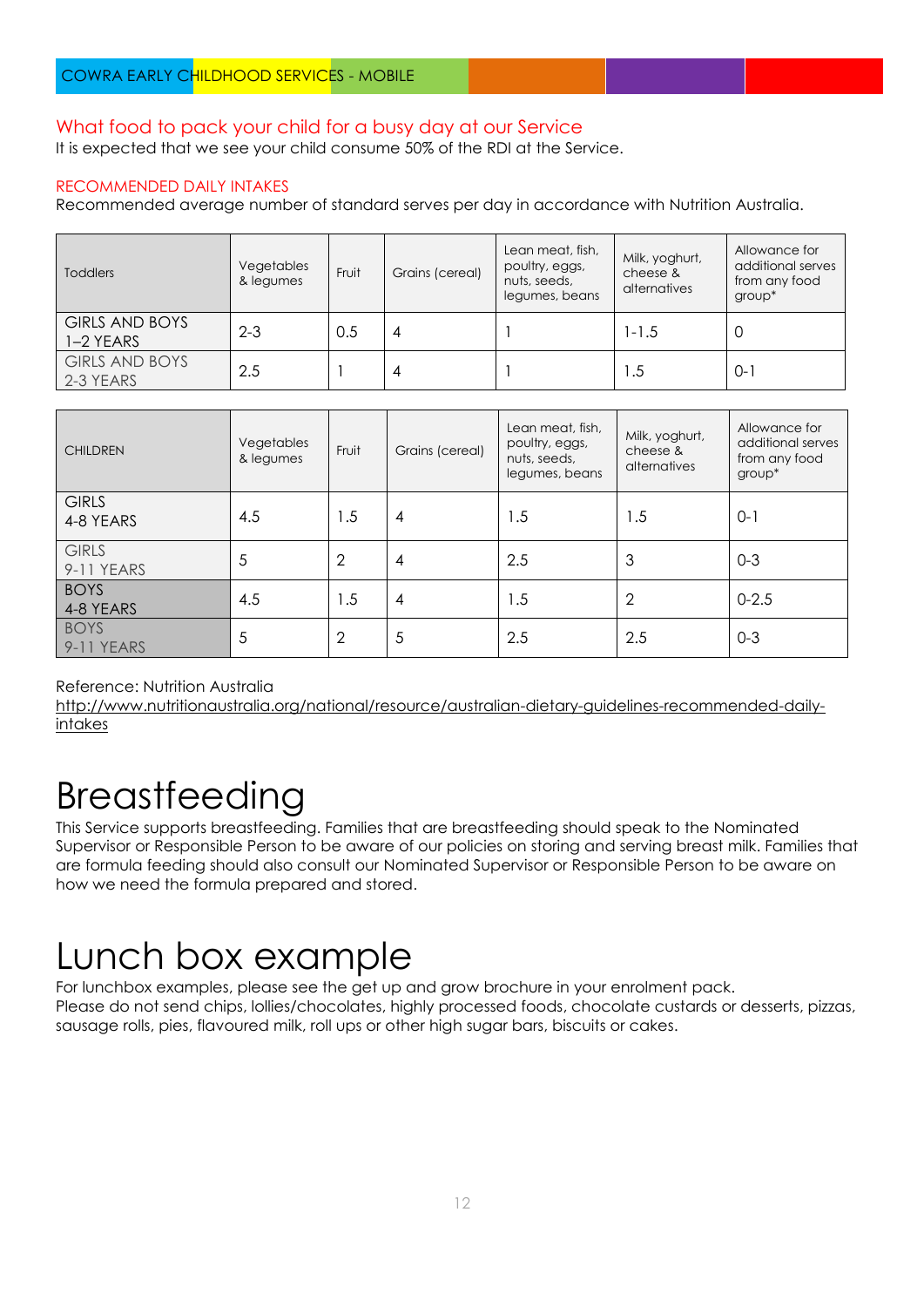# **Clothing**

It is helpful to your child if they are dressed in non- restrictive, serviceable and easy to wash clothes so that they feel free to join in all the experiences and to develop independence. Shoes also need to allow children freedom to run, climb, hop & jump as well as being easy for the child to take off and put on by him/her. Also, please consider clothing that enables the child to move around easily and allows children to be independent in dressing. Clothing such as long dresses, overalls, braces, belts and stiff buttons can prove a problem for children who need to go to the toilet. We require all t-shirts to have sleeves (no mid-drift tops) and hats that are broad brimmed are essential for effective sun safety.

# Spare clothes

Every now and then accidents occur, and it may be necessary for your child to get changed into a fresh set. Please include a complete change of clothes every day which can stay in your child's bag... just in case!

## Physical Play

Physical play includes experiences that use physical movements to allow children to use their energy, enhance their concentration, motivation, learning and wellbeing. We feel physical play is a vital part of everyday life. We believe in providing children with a range of physical experiences on a daily occurrence for them to challenge their large and small muscles, allowing them to gain increasing control over their bodies as they learn the importance of physical play.

Physical play provides children with the opportunity to:

- Develop strong bones and muscles
- Improve strength and balance
- Develop Flexibility and coordination
- Develop Fundamental Movement Skills
- Develop spatial awareness
- Develop mathematical concepts
- Be confident as they learn to control their bodies and understand their limits
- Learn to cooperate and share with others
- Promote healthy growth and development

### Rest and Sleep

Rest and sleep routine varies according to individual needs. We aim to make rest time a relaxed, pleasant time for all children. We provide beds for children and play soft music in the background. Your child may wish to bring a security item to have at rest time. Please feel free to discuss your child's rest or sleep needs with Educators.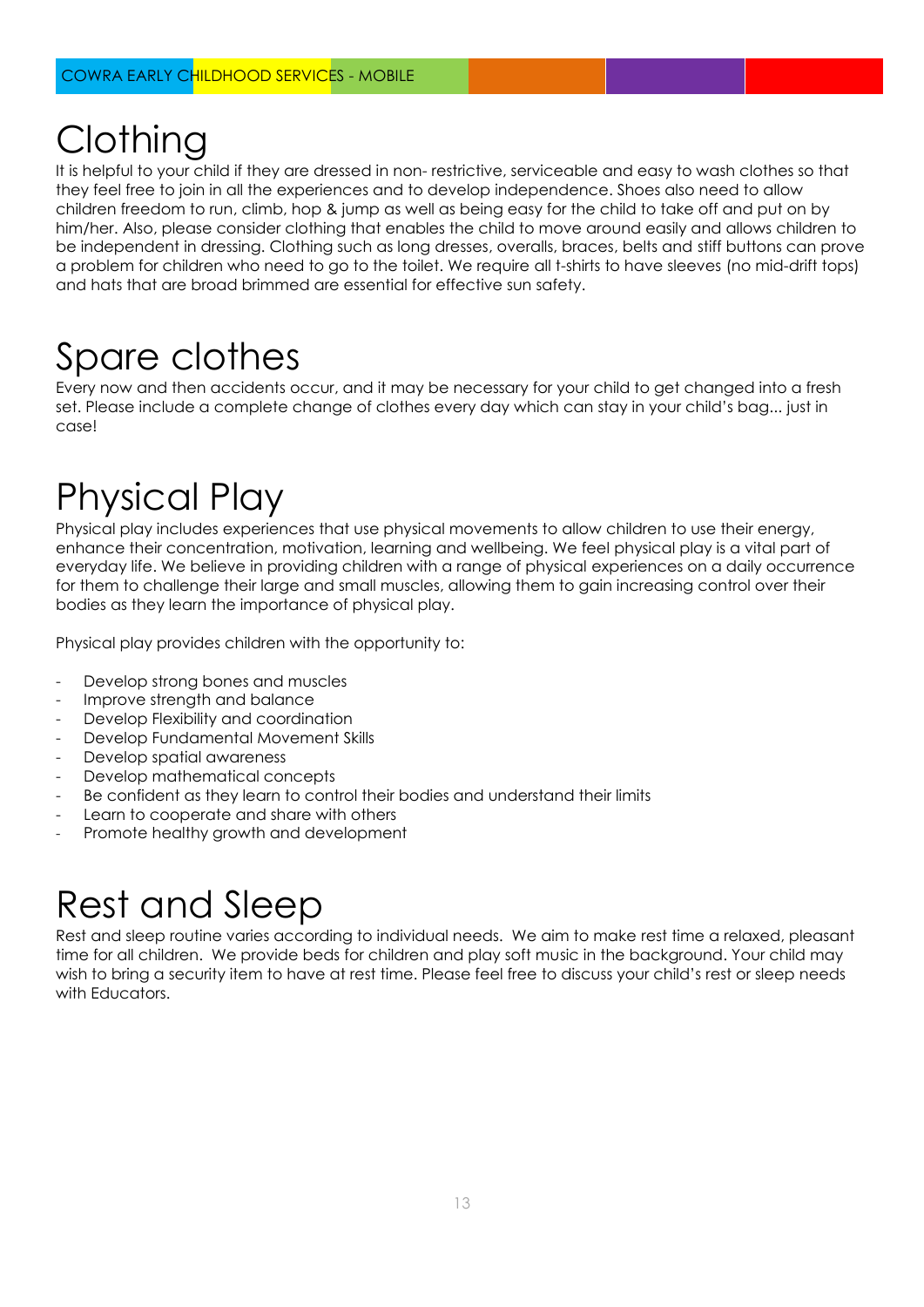## Sustainability

Our Service is passionate about sustainability. We believe in supporting children to appreciate and care for the environment by embedding sustainable practice into the daily operation of our Service, infrastructure and teaching.

In order to empower our sustainability program we emphasise children's ability to make a difference, enabling them to learn and appreciate their environment in an engaging, fun and exciting manner. We do this by engaging children in discussion about sustainable practice, encouraging them to participate in a recycling program, reducing energy and conserving water. We aim to provide children with the skills and knowledge required to become environmentally responsible.

# **Birthdays**

It is very exciting for a child to be having a birthday. If a cake is required for a child's birthday it is recommended that an ice cream cake or cupcakes be provided as this reduces the major allergy risks associated with most other cakes. Families are encouraged to discuss cake options with educators prior to the celebration.

# Family Photo

This is a strong and valuable tool in our environment for your child to connect to, feel that they and their family are valued and that their family is as much a part of the Service, even if they are not always there. If you would like to bring in a photo, or a couple of photos that represent your family, we would love to display them within our environments.

# Sun Safety

Children and Educators will wear hats and appropriate clothing when outside. Educators will encourage children, including by way of modelling behaviour, to avoid excessive exposure to the sun and to wear suitable sunscreen (at least SPF 30+), which is reapplied according to the manufacturers recommendations. We ask that children come to the Service with sunscreen already applied so they are able to participate in outdoor play immediately and not have to wait the 20 minutes after application.

# Sun hat

A sun protective hat must be worn every day when playing outside for protection against the sun. Please make sure to include it in your child's bag every day regardless of the weather conditions.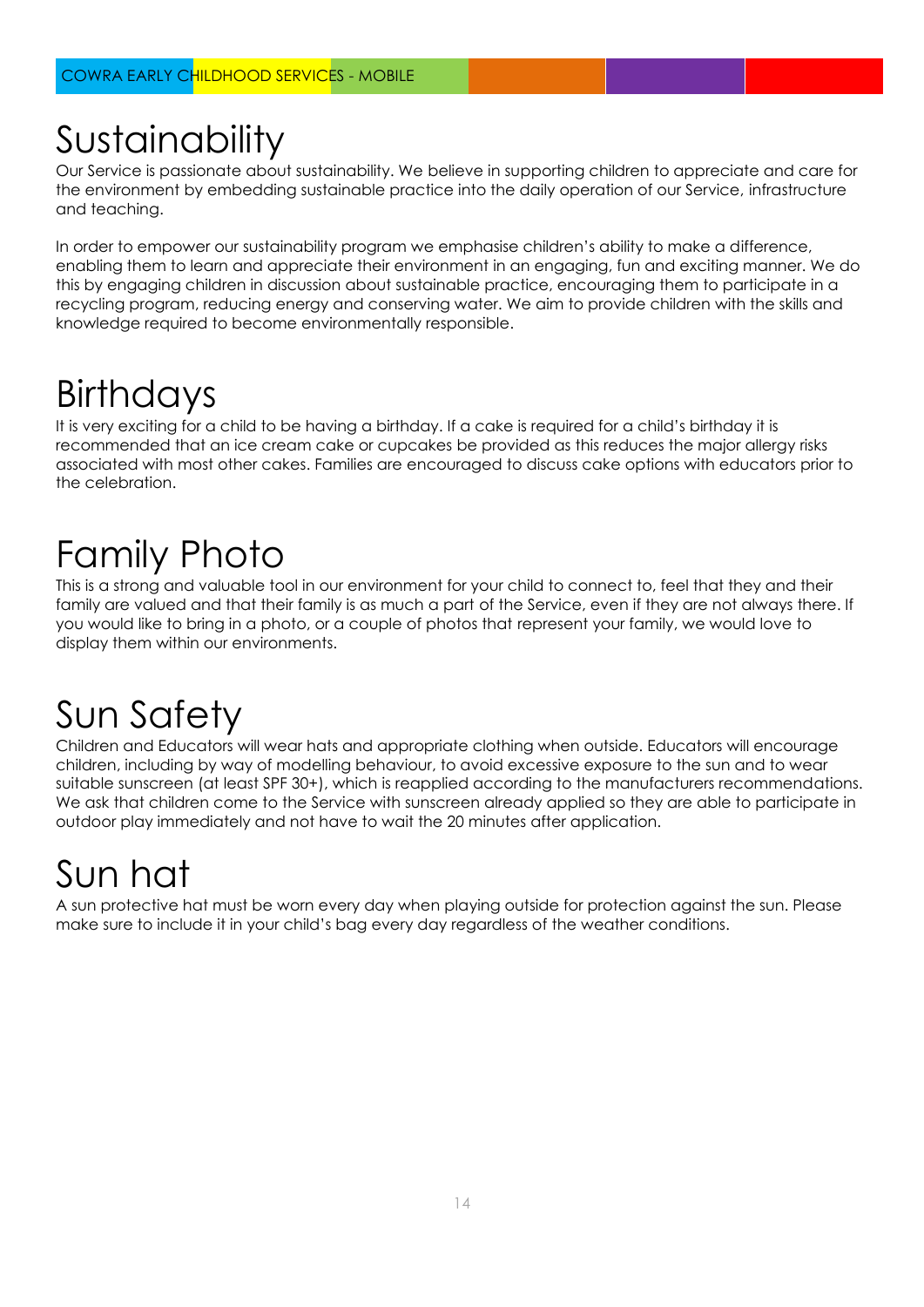#### When should I not send my child to the Service?

Our Service is a busy and demanding day for the bodies and minds of our children, we are not equipped to care for sick children; however, we will do everything we can to comfort a child who has become sick whilst in our care.

To try and prevent the spread of disease, please monitor your child's health and watch for:

- A runny, green nose
- High temperature
- Diarrhoea
- Red, swollen or discharging eyes
- Vomiting
- **Rashes**
- Irritability, unusually tired or lethargic

Please do not bring your child to the Service if they display any of the above symptoms. If a child becomes ill whilst at the Service, the child's parents or person responsible for the child will be contacted to organise collection of the child. If the child is unable to be collected, educators will contact the child's emergency contact for collection.

When the child is collected, the family will have the following information made available to them to present to their doctor: symptoms, date of onset, general behaviour of the child leading up to the illness and any action taken.

Your child should not attend the Service if they have had Panadol or Nurofen within 24 hours for a temperature. It is extremely important that staff members are aware if a child has had either medication, so we do not re-administer and potentially overdose.

The other consideration is that medication of any type should not be added to a child's bottle. Children who are on antibiotics are to be kept away from the Service for the first 24 hours to allow the child to rest and the risk of spreading the infection to decrease.

If your child has been away due to illness, please check with the Service as to whether you will need a certificate before your child returns.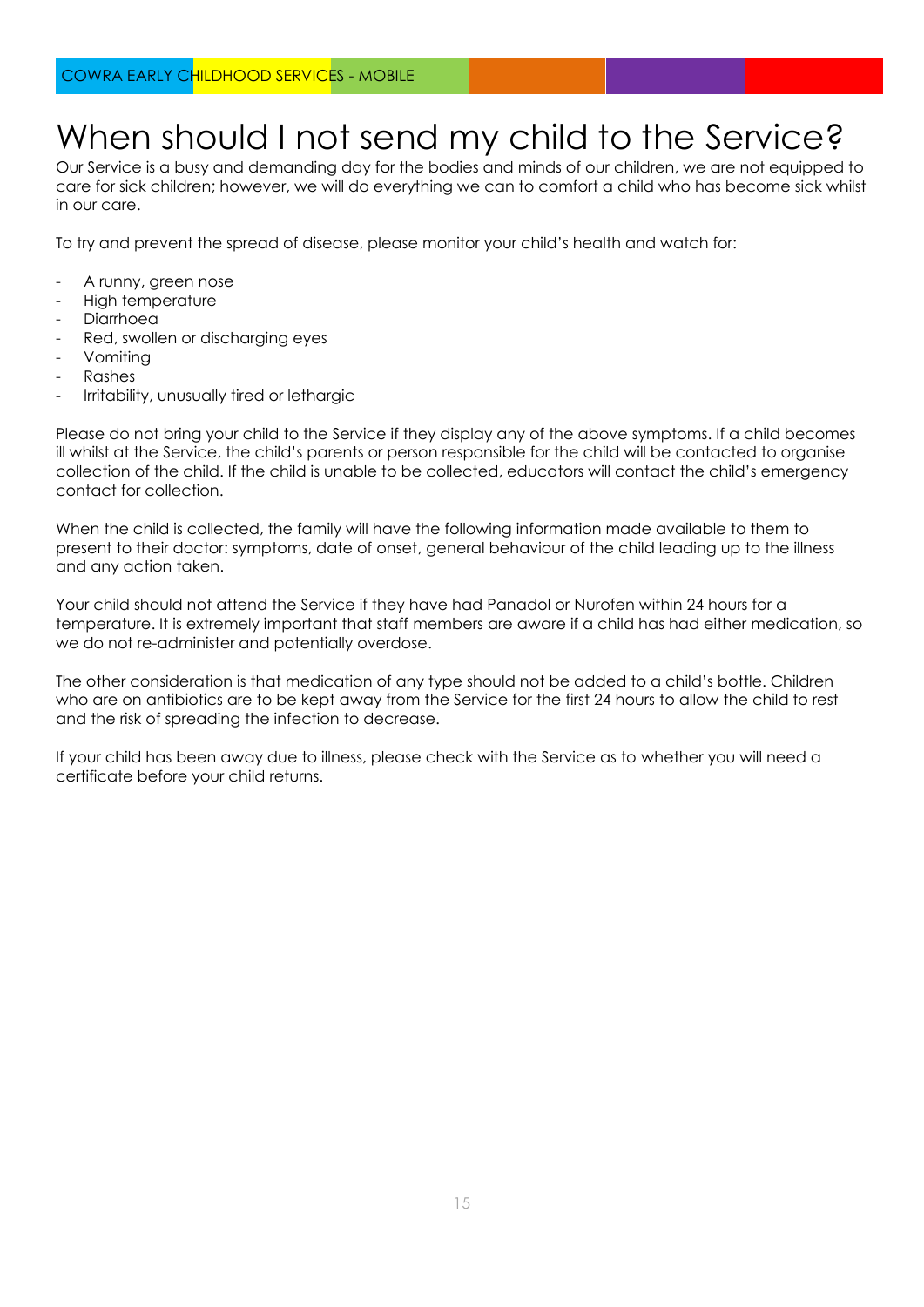### Infectious Diseases

The National Health and Medical Research Council have supplied the following information regarding: Exclusion from the Service of a child suffering with the following diseases/ailments. Please inform staff if your child has any of the following so that we can let families and Health Department know if something is going around and avoid an epidemic. (Confidentiality is always maintained).

| <b>CONDITION</b>                                     | <b>EXCLUSION</b>                                                                                                                                                        |
|------------------------------------------------------|-------------------------------------------------------------------------------------------------------------------------------------------------------------------------|
| HAND, FOOT AND MOUTH DISEASE                         | Until all blisters have dried.                                                                                                                                          |
| <b>HIB</b>                                           | Exclude until medical certificate of recovery is<br>received.                                                                                                           |
| <b>HEPATITIS A</b>                                   | Exclude until a medical certificate of recovery is<br>received, but not before 7 days after the onset of<br>jaundice or illness.                                        |
| <b>HERPES – COLD SORES</b>                           | Young children unable to comply with good<br>hygiene practices should be excluded while the<br>lesion is weeping. Lesions to be covered by dressing,<br>where possible. |
| <b>INFLUENZA AND FLU-LIKE</b><br><b>ILLNESSES</b>    | Exclude until well.                                                                                                                                                     |
| <b>MEASLES</b>                                       | Exclude for at least 4 days after onset of rash.                                                                                                                        |
| <b>MENINGITIS (BACTERIAL)</b>                        | Exclude until well.                                                                                                                                                     |
| MENINGOCOCCAL INFECTION                              | Exclude until adequate carrier eradication therapy<br>has been completed.                                                                                               |
| <b>MUMPS</b>                                         | Exclude for 9 days or until swelling goes down<br>(whichever is sooner).                                                                                                |
| <b>POLIOMYELITIS</b>                                 | Exclude for at least 14 days from onset. Readmit<br>after receiving medical certificate of recovery.                                                                    |
| RUBELLA (GERMAN MEASLES)                             | Exclude until fully recovered or for at least 4 days<br>after the onset of rash.                                                                                        |
| SALMONELLA, SHIGELLA                                 | Exclude until diarrhoea ceases.                                                                                                                                         |
| STREPTOCOCCAL INFECTION<br>(INCLUDING SCARLET FEVER) | Exclude until the child has received antibiotic<br>treatment for at least 24 hours and the child feels<br>well.                                                         |
| <b>TUBERCULOSIS</b>                                  | Exclude until a medical certificate from an<br>appropriate health authority is received.                                                                                |
| <b>WHOOPING COUGH</b>                                | Exclude the child for 5 days after starting antibiotic<br>treatment.                                                                                                    |
| <b>WORMS (INTESTINAL)</b>                            | Exclude if diarrhoea present.                                                                                                                                           |

*If your child is unimmunised according to our records, then they will be excluded until the threat has passed.*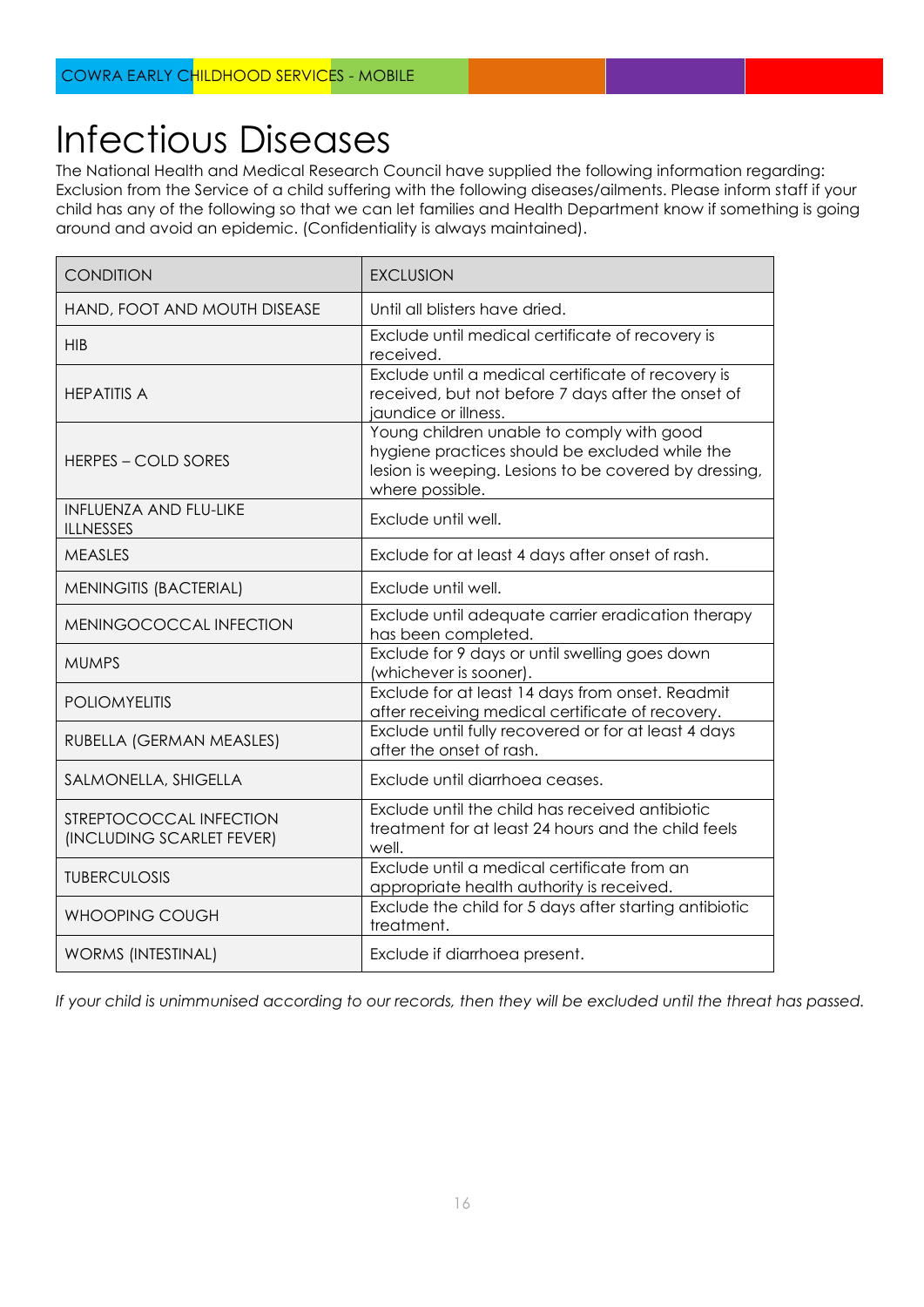### Immunisation

From 1 January 2018, children who are unvaccinated due to their parent's conscientious objection can no longer be enrolled in early childhood. The Public Health Act 2010 prevents NSW early childhood education and care services from enrolling children unless approved documentation is provided that indicates that the child:

- Is fully immunised for their age
- Has a medical reason not be vaccinated
- Is on a recognised catch up schedule

The relevant vaccinations are those under the National Immunisation Program (NIP), which covers the vaccines usually administered before age five. These vaccinations must be recorded on the Australian Childhood Immunisation Register (ACIR).

Children with medical contraindications or natural immunity for certain diseases will continue to be exempt from the requirements.

Families eligible to receive Child Care Subsidy (CCS) and have children less than 20 years of age, who may not meet the new immunisation requirements, will be notified by Centrelink.

For an up to date immunisation schedule, please refer to your enrolment pack.

### **Medication**

Educators can only administer medication prescribed by a doctor. They cannot administer non-prescription drugs or dietary supplements unless a doctor provides the Service with written authorisation.

Educators can only administer medication to a child from its original packaging with pharmacy instruction sticker.

On arrival at the Service families, must give medication to Educators for safe storage and complete a medication authorisation form. Under no circumstances should medication be left in children's bags.

### Allergies or Asthma

It is vital that we are aware of any allergies or asthma. Families are required to explain any allergy or asthma on the enrolment form as well as provide us with the diagnosis from the doctor. The Service has a procedure, educators will follow to minimise allergic reactions.

The Service requires an Action Plan filled in by your Doctor to assist in managing your child's needs. The Action Plan is to be updated every 6-12 months.

#### **Accidents**

The Nominated Supervisor will contact parents immediately if a child is involved in a serious accident at the Service. As a matter of extreme importance parents must ensure that the Service has up to date emergency contact numbers.

An incident report will be filled out for all accidents, injuries and illnesses. This will contain details of the accident /injury/illness, any first aid that was administered, and be signed by an educator, the Nominated Supervisor and the parent.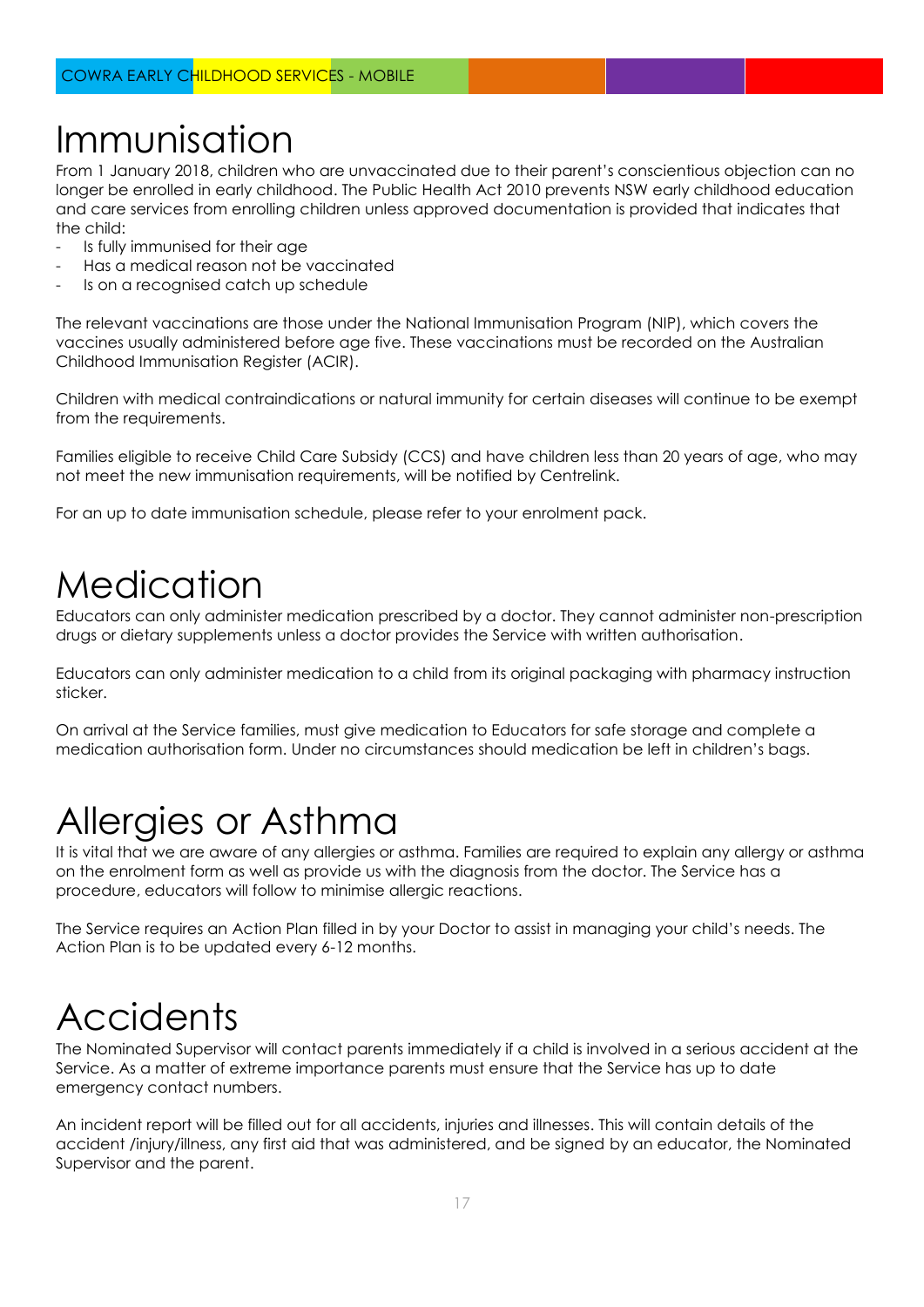#### Emergency Drills

Throughout the year the Service will hold emergency drills, which occur at any given time throughout the day. These are carried out in a well-organised and orderly manner. Educators will be trained in using the fire extinguishers that are at the Service. An emergency evacuation plan will be displayed in every room.

### Children's Safety

Never leave children unattended in cars while collecting children from the Service.

Cars parks are dangerous places for children. Always hold children's hands when arriving and leaving the Service.

Never leave a door or gate open.

Never leave your children unattended inside.

Children are not permitted into the kitchen unsupervised.

### Workplace Health and Safety

We welcome all feedback regarding the safety of our Service. If you see something that concerns you regarding safe work practices, the safety of building and equipment or general Work health and Safety, please contact the Nominated Supervisor immediately.

### Educator Ratio and Qualifications

We meet all legal requirements in relation to child to educator ratios and the qualifications of our educators. All Educators will hold First Aid qualifications, have Working with Children Checks completed and attend bi-monthly Educator meetings.

Our Educators are continually evaluating how our curriculum meets the educational needs of our children and reflecting on ways to improve children's learning and development. They are encouraged to attend further professional training and development.

# Child Protection

The NSW Government believes that one of the primary concerns of any community should be the safety, welfare and well-being of its children and young people. Children and young people should be able to grow in an environment which enables them to develop physically, intellectually and socially in condition of freedom and dignity.

Child protection is a responsibility of the whole community and one specifically shared by this Mobile Children Service.

Community Services Helpline General Public 132 111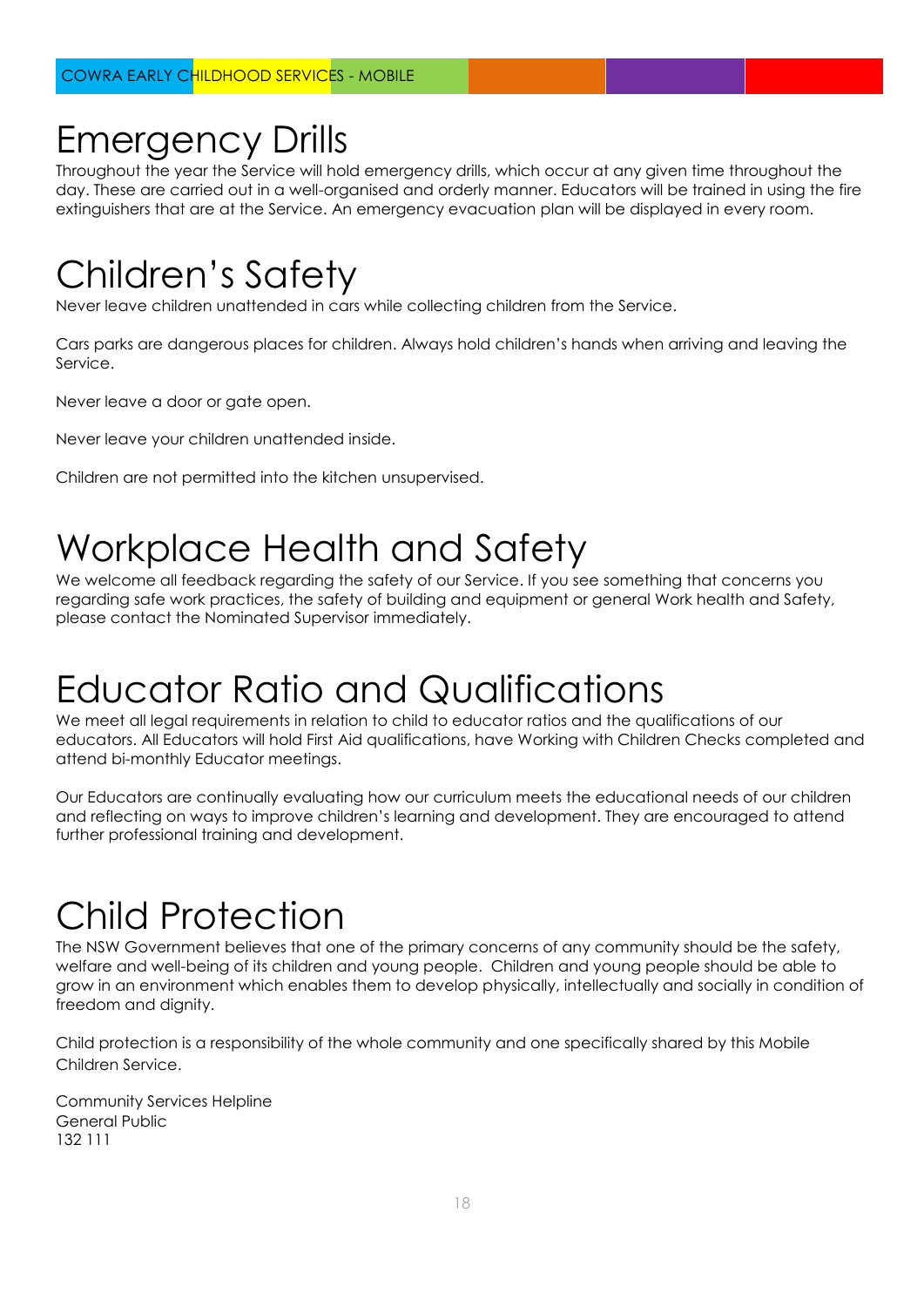#### Map of area covered by Service